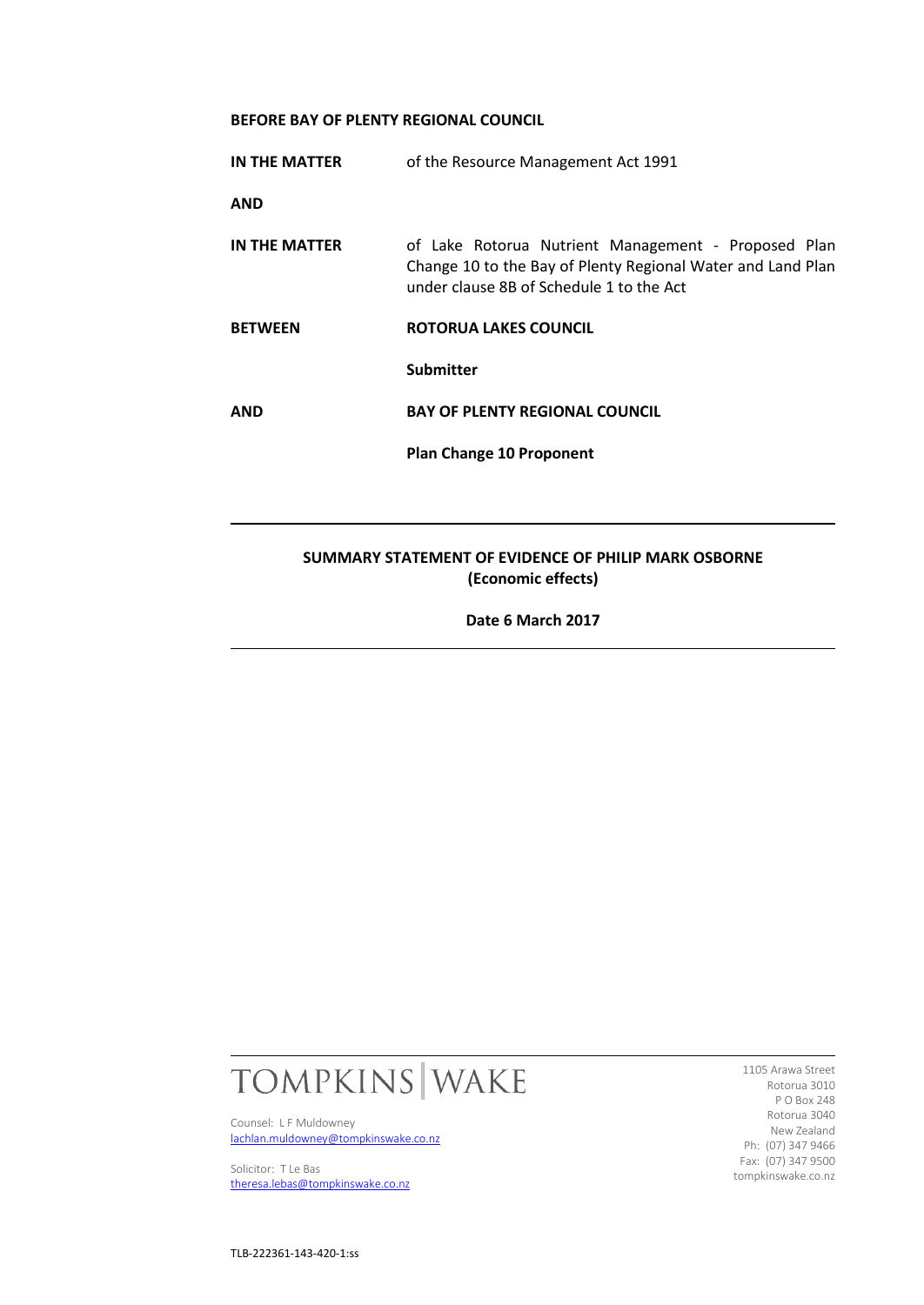- 1. My name is Philip Mark Osborne. I am an Economic Consultant for the company Property Economics Ltd, based in Auckland. My experience and qualifications are set out in my evidence in chief.
- 2. My evidence is provided on behalf of Rotorua Lakes Council (RLC) and relates to the efficient, effective and appropriate management of nitrogen emission into Lake Rotorua in achieving the objectives set out in the Bay of Plenty Regional Policy Statement (RPS) based on the current environment and the potential economic costs and benefits associated with existing and potential land use activities.
- 3. The Rotorua economy is both a growing economy and one which is highly reliant on its rural backdrop. In the last quarter of 2016, the Rotorua District has continued to see promising levels of economic growth with annual GDP (4.1%) and productivity levels materially higher than those rates experienced nationally.
- 4. While population growth in the District over these past 10 years has been modest (3.7%), future predictions indicate a more robust growth rate with BERL (unrestrained) projections at 23% over the next 20 years. More recent Statistics NZ projections have also been reviewed to show substantially greater growth rates that move in line with the BERL projections over this period.
- 5. The natural environment, of which Lake Rotorua plays a central role, is critical to the economic performance of Rotorua, with the tourism sector contributing 9.8% of the District's GDP over the past 12 months. With over 10,000 daily visitors, the District's population peaks over summer at 100,000 people.
- 6. Plan Change 10 (PC10) to the Operative Regional Water and Land Plan (RWLP) seeks to reduce the level of nitrogen discharging into Lake Rotorua through land use and other activities. The Lake represents a significant strategic asset both in terms of its economic, social and cultural value and so its sustainable management is seen as a fundamental objective from an economic viewpoint.
- 7. PC10 currently seeks to reduce nitrogen discharge to 435 tonnes by 2032 through a number of mechanisms including reducing allocations to rural activities, limiting nitrogen allocations to some urban activities, buying allocated nitrogen rights and efficiency and management improvements.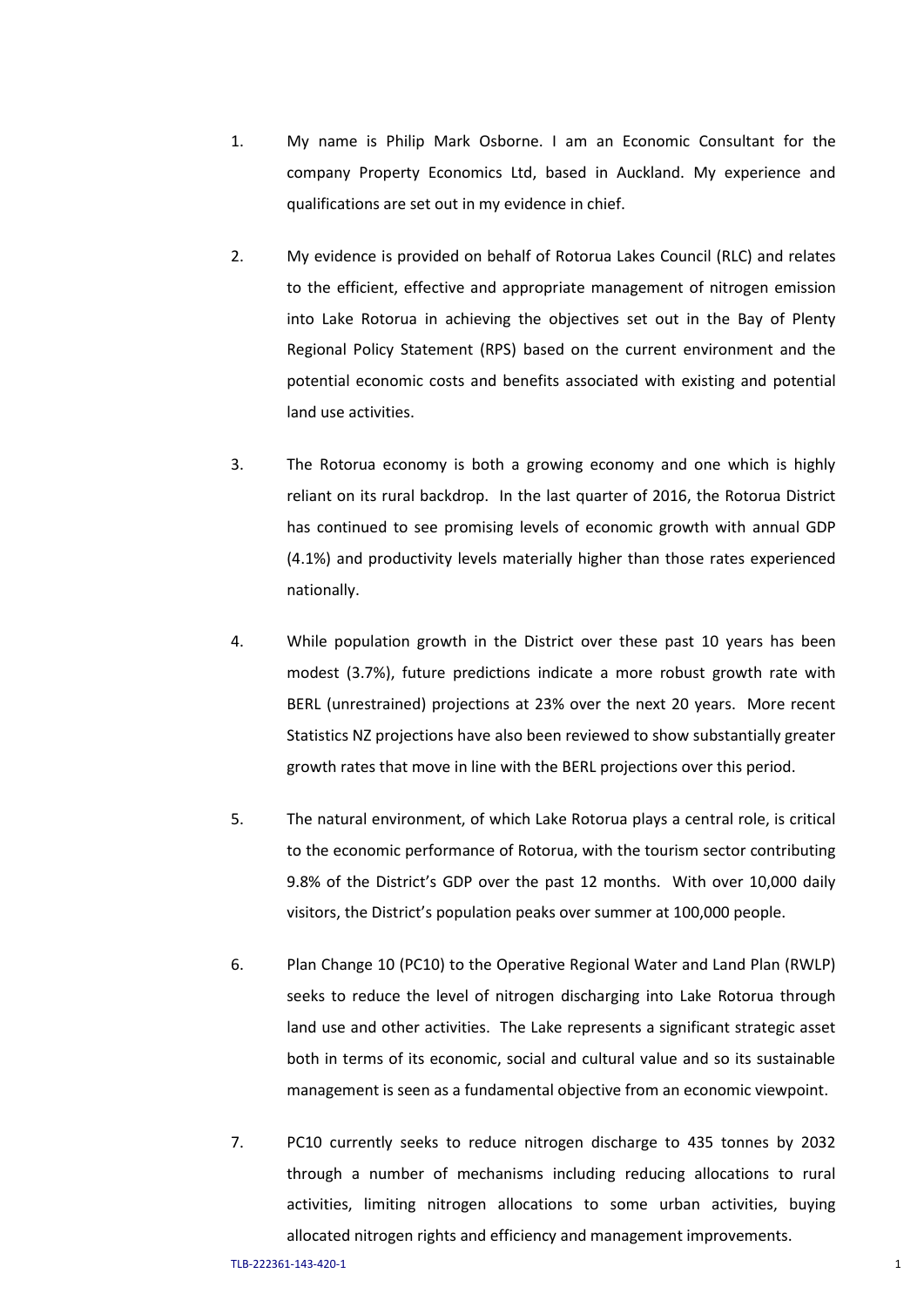- 8. PC10 is based on the allocation of nitrogen discharge rights to land use activities. In proposing the plan change process, Bay of Plenty Regional Council (BOPRC) has sought to have regard to a number of matters including equity, existing activity and investment, future flexibility and direct economic impact.
- 9. On this basis, PC10 proposes the following:
	- (a) Nitrogen rights are allocated based on a sector average grandparenting process based on allocations under Rule 11 of the RWLP using 2001-2004 land uses as a benchmark; and
	- (b) From 2022 onwards, nitrogen rights can be traded in an open market.
- 10. RLC raised several concerns in its submissions on PC10 specifically on these points and their potential impact upon the economy and equity within the Rotorua community. These concerns included:
	- (a) The limitation of nitrogen discharge from the Waste Water Treatment Plant (WWTP) to an implied cap of 30 tonnes per annum with no identified opportunity for increase;
	- (b) Objectives and policies that do not preclude the reduction of allocations from urban loads;
	- (c) Concerns over the level of economic impacts presented with specific attention to the rural and rural supply communities;
	- (d) Concerns over the impacts on iwi land holdings;
	- (e) Concerns over the objectives of the Incentives Scheme in relation to economic impacts and the timing of commencement of this scheme.
- 11. The concerns raised in the RLC submissions relate directly to the economic well-being of the entire Rotorua community, its growth, and the distributional impact felt by specific and important sectors and participants within its community.
- 12. Having reviewed the economic material relating to PC10 in relation to RLC's concerns, there are several issues that arise in terms of the overall economic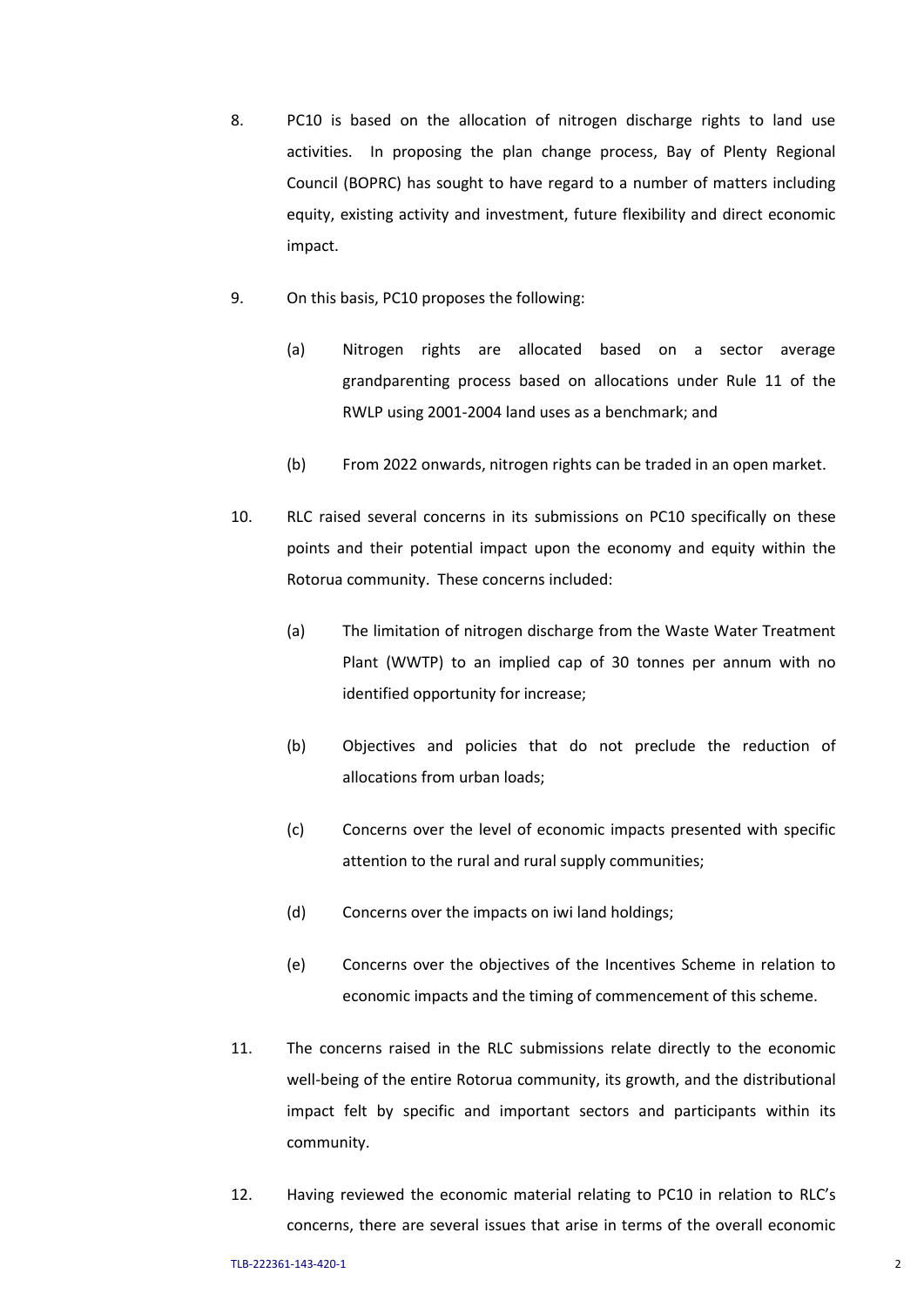costs and benefits associated with the mechanisms utilised to implement PC10.

- 13. While some discussion has been undertaken regarding the undeveloped land within the Lake Rotorua catchment (with specific reference to iwi land), I have been unable to find an assessment of the economic impacts on the undeveloped land that is impacted through the proposed nitrogen allocation mechanism. Similarly the economic assessment appears to be focussed on the impacts of existing rural activities. If the nitrogen allocations do indeed represent a cost to the community then including them in the assessment of land uses as a current cost may result in a different outcome to the assessment of economic impacts.
- 14. An important consideration on this point is that some of these perceived inequities and costs may already be present due to the establishment of Rule 11 in the RWLP. From an economic viewpoint however this would not affect the relative economic costs and benefits of different mechanisms and allocations because a 'remedying' of such inequities would be seen as an economic benefit of PC10.
- 15. I have addressed three key concerns in my evidence-in-chief:
	- (a) The nitrogen allocation approach;
	- (b) The inclusion of urban infrastructure; and
	- (c) The potential costs of a moratorium on nitrogen trading and the utilisation of \$40 million of public funds to buy trading rights.
- 16. When a cost of land use is internalised and managed within an economy there are inevitably winners and losers. Firstly, it is considered that the public or community cost of continuing to accept current levels of nitrogen into Lake Rotorua is too high in terms of the benefits accrued through the activity discharging the nitrogen. As such it is considered appropriate to allocate reducing nitrogen rights to land owners as inputs into the production process.
- 17. While the grandparenting approach to nitrogen allocation (with sector averages) proposed through PC10 recognises the current level of investment for existing users, it does not address either the loss for those currently not fully utilising their land, nor does it consider the efficiency of this nitrogen use.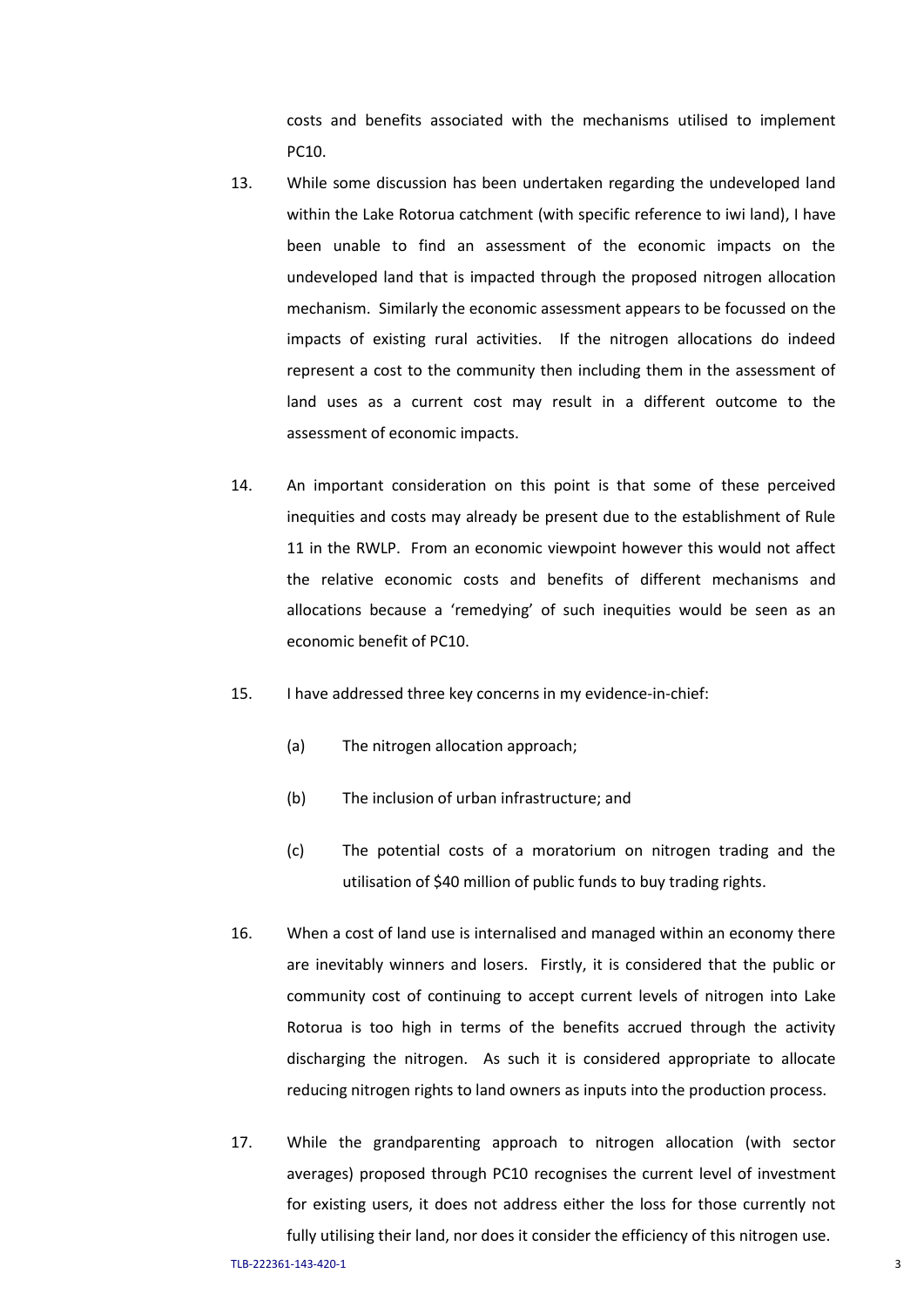- 18. There are several legitimate reasons why rural land sits undeveloped or underdeveloped in the Lake Rotorua catchment. One key contributor is the lack of capital; essentially this acts as a barrier to entry for some land owners whose properties may be more productive than those currently operating. The allocation of nitrogen rights proposed in PC10 adds additional economic hurdles to these land owners. At an estimated cost of \$400/kg the nitrogen rights allocated to existing uses represent over \$182 million, significantly increasing that barrier and rendering land unviable that would be potentially more productive than current land use activities.
- 19. An allocation based on pre-existing operations like that currently proposed in PC10 simply, in my opinion, serves to reinforce existing inefficiencies and create additional barriers to the Rotorua rural economy becoming more efficient and sustainable in the long term.
- 20. While the transactional and redistribution costs of a natural capital approach are potentially higher than the comparative costs of a grandparenting approach, these costs can be mitigated through the facilitation of a transition by way of information provision, utilisation of an incentives scheme and incorporation of a viable transition period. The economic assessment undertaken for PC10 highlights the gap between the current land use and that which would be sustainable in the long-term under a natural capital scenario. A natural capital approach would allow historical inefficiencies to be rectified rather than perpetuated and, in the case of allocating tradeable rights, would reinforce them with additional capital rights.
- 21. As noted earlier, population growth in the Rotorua District has not been rapid over the past decade, however there are converging projections that would suggest the District could see greater levels of growth moving forward. The ability for community infrastructure to efficiently accommodate a larger population plays an important role in this growth being realised.
- 22. With a current increase of over 40% in population during peak seasons, the ability for infrastructure to sustain greater levels of tourism is also subject to the flexibility by which PC10 treats wastewater infrastructure in Rotorua.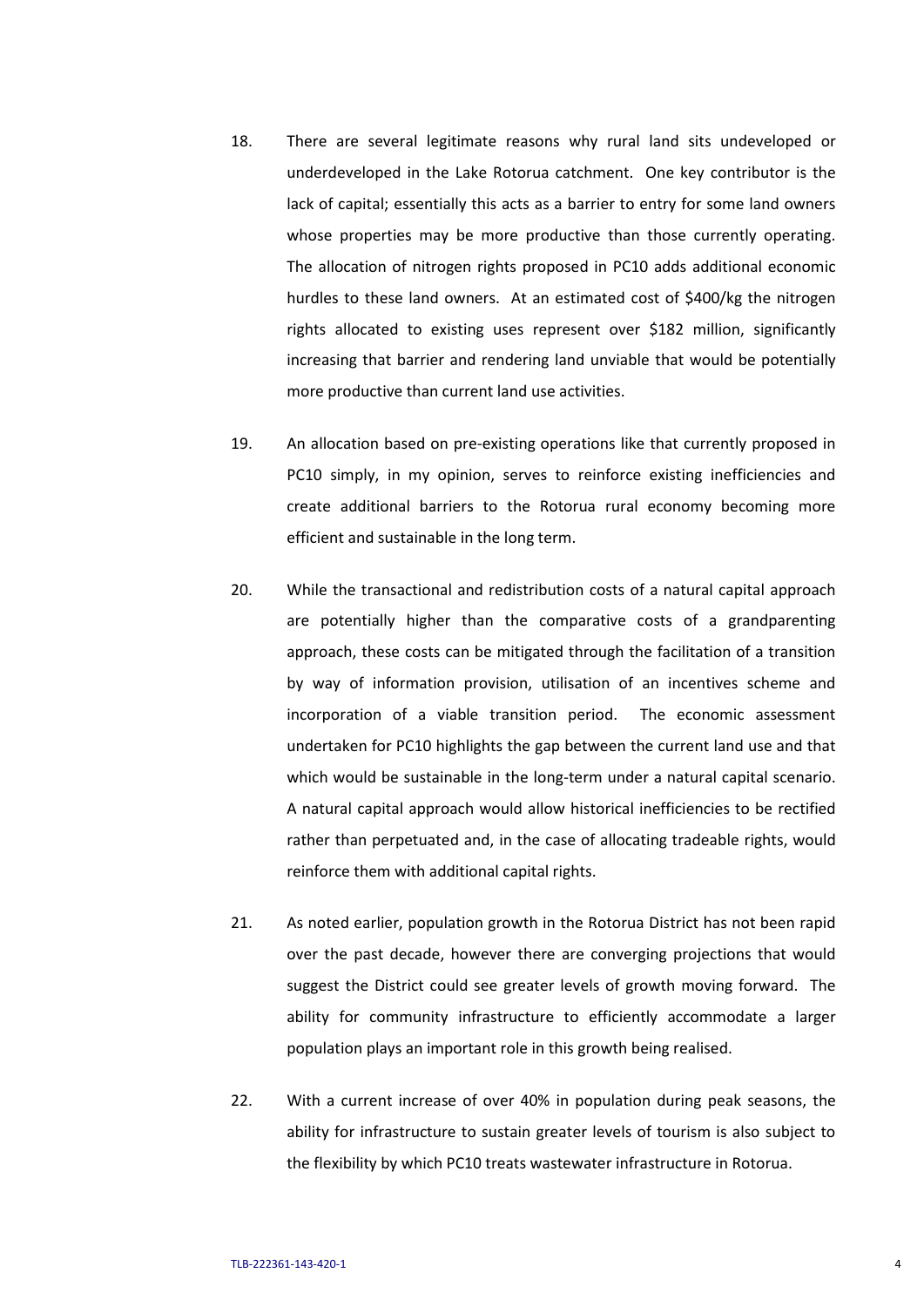- 23. The potential for PC10 to restrict this growth comes at a significant risk and should be, in my view, better understood and recognised in the PC10 provisions. Adherence to the restrictions (and potential reductions) also comes at considerable implementation costs. While these implementation costs could be weighed against the cost of the community buying nitrogen rights after 2022, the risk of financial restrictions could lead to something less than an economically efficient outcome for the community.
- 24. The inclusion of a tradeable rights programme has clear economic merit, improving flexibility and potentially improving overall land use efficiencies. While there is clearly some certainty in the suspension of trading beyond the incentives scheme until 2022, there are inevitably economic costs also. To my knowledge there is no assessment of the relative costs and benefits associated with this approach. Given the dynamic economy in which Rotorua sits it is important, in my opinion, that the costs of restricting land use changes so fundamentally is weighed against the costs of the incentives scheme operating in an open market with a set agenda.
- 25. Overall the assessment of PC10 has provided some discussion regarding the economic impacts beyond direct impacts on existing land use activities. However the quantification and relativity impacts under different approaches has had limited consideration.
- 26. The adoption of an allocative approach for nitrogen rights utilising a grandparenting (with sector averages) methodology is likely to have significant impacts on allocative efficiency and equity over the long term. While the direct economic impact of potential changes to land use profitability have been assessed through the section 32 evaluation, this assessment does not, in my opinion, form a sound basis to assess the potential economic costs associated with the approach.
- 27. Any risk to the growth of Rotorua's population base is likely to result in economic cost. Given the level of this risk, it is recommended that PC10 provides for public infrastructure with greater flexibility and potential allocation.
- 28. Given the need for flexibility for land use change there is an economic concern regarding the potential costs associated with the moratorium on trading until